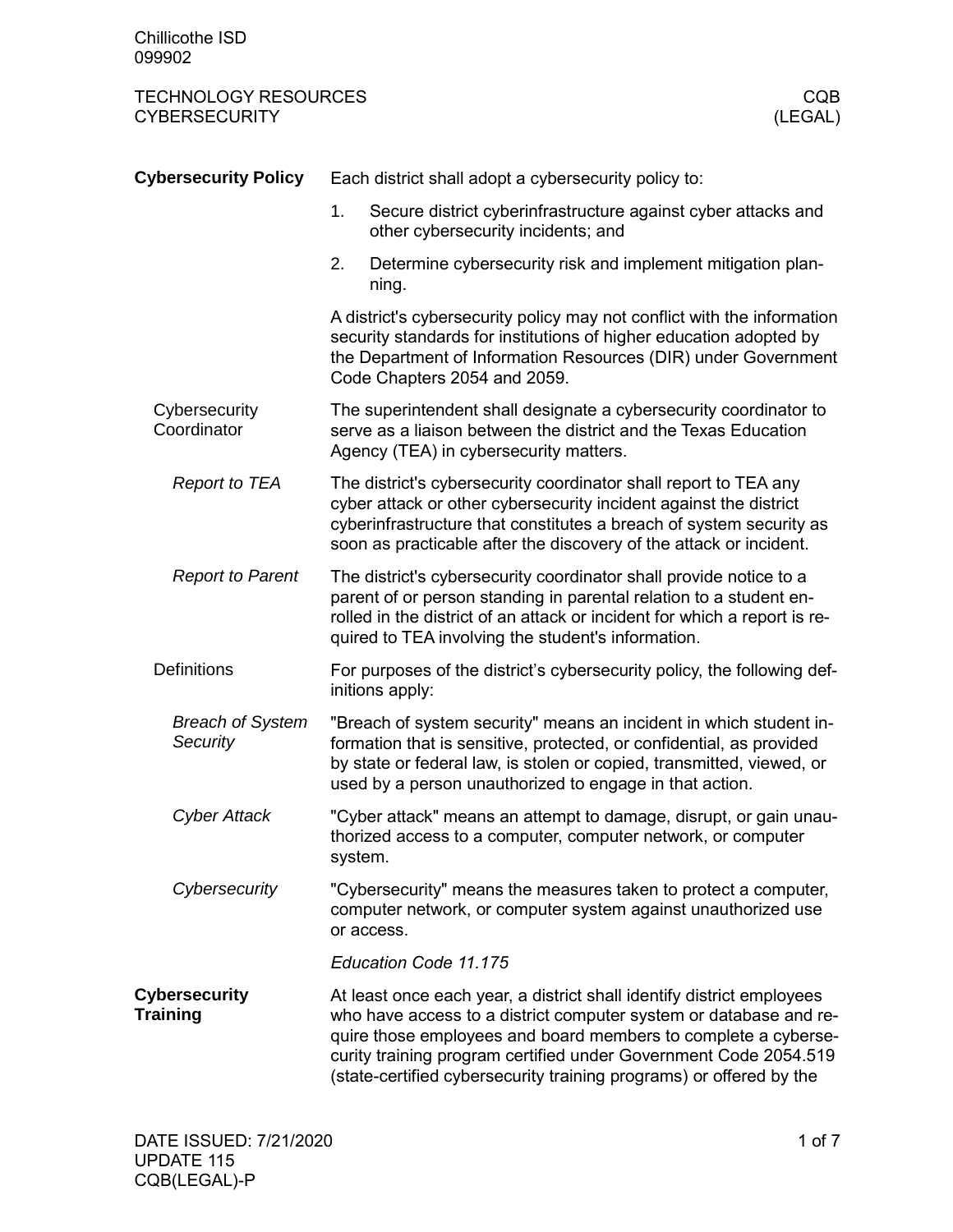|                                                                 | district as described at District Training Program, below. Gov't<br>Code 2054.5191(a-1)                                                                                                                                                                                                                                                                                                                                                                                                                                                                                                                                                                                                                                                                      |                                                                                                                                                                                                                                                                                                                                                                                                                                       |  |  |
|-----------------------------------------------------------------|--------------------------------------------------------------------------------------------------------------------------------------------------------------------------------------------------------------------------------------------------------------------------------------------------------------------------------------------------------------------------------------------------------------------------------------------------------------------------------------------------------------------------------------------------------------------------------------------------------------------------------------------------------------------------------------------------------------------------------------------------------------|---------------------------------------------------------------------------------------------------------------------------------------------------------------------------------------------------------------------------------------------------------------------------------------------------------------------------------------------------------------------------------------------------------------------------------------|--|--|
|                                                                 |                                                                                                                                                                                                                                                                                                                                                                                                                                                                                                                                                                                                                                                                                                                                                              | The board may select the most appropriate state-certified cyberse-<br>curity training program or district training program for employees of<br>the district to complete. The board shall:                                                                                                                                                                                                                                             |  |  |
|                                                                 | 1.                                                                                                                                                                                                                                                                                                                                                                                                                                                                                                                                                                                                                                                                                                                                                           | Verify and report on the completion of a cybersecurity training<br>program by district employees to the DIR; and                                                                                                                                                                                                                                                                                                                      |  |  |
|                                                                 | 2.                                                                                                                                                                                                                                                                                                                                                                                                                                                                                                                                                                                                                                                                                                                                                           | Require periodic audits to ensure compliance with these pro-<br>visions.                                                                                                                                                                                                                                                                                                                                                              |  |  |
|                                                                 |                                                                                                                                                                                                                                                                                                                                                                                                                                                                                                                                                                                                                                                                                                                                                              | Gov't Code 2054.5191(b)                                                                                                                                                                                                                                                                                                                                                                                                               |  |  |
| <b>District Training</b><br>Program                             |                                                                                                                                                                                                                                                                                                                                                                                                                                                                                                                                                                                                                                                                                                                                                              | A district that employs a dedicated information resources cyberse-<br>curity officer may offer to its employees a cybersecurity training<br>program that satisfies the requirements described by Government<br>Code 2054.519(b). Gov't Code 2054.519(f)                                                                                                                                                                               |  |  |
| <b>Security Breach</b><br><b>Notification</b><br>To Individuals | A district that owns, licenses, or maintains computerized data that<br>includes sensitive personal information shall disclose any breach of<br>system security, after discovering or receiving notification of the<br>breach, to any individual whose sensitive personal information<br>was, or is reasonably believed to have been, acquired by an unau-<br>thorized person. The disclosure shall be made without unreasona-<br>ble delay and in each case not later than the 60th day after the<br>date on which the district determines that the breach occurred, ex-<br>cept as provided at Criminal Investigation Exception, below, or as<br>necessary to determine the scope of the breach and restore the<br>reasonable integrity of the data system. |                                                                                                                                                                                                                                                                                                                                                                                                                                       |  |  |
| <b>Resident of Other</b><br><b>State</b>                        | low.                                                                                                                                                                                                                                                                                                                                                                                                                                                                                                                                                                                                                                                                                                                                                         | If the individual whose sensitive personal information was or is rea-<br>sonably believed to have been acquired by an unauthorized person<br>is a resident of a state that requires a person that owns or licenses<br>computerized data to provide notice of a breach of system security,<br>the notice of the breach of system security required under Notice,<br>below, may be provided under that state's law or under Notice, be- |  |  |
| To the Owner or<br>License Holder                               |                                                                                                                                                                                                                                                                                                                                                                                                                                                                                                                                                                                                                                                                                                                                                              | A district that maintains computerized data that includes sensitive<br>personal information not owned by the district shall notify the<br>owner or license holder of the information of any breach of system<br>security immediately after discovering the breach, if the sensitive<br>personal information was, or is reasonably believed to have been,<br>acquired by an unauthorized person.                                       |  |  |
| <b>Notice</b>                                                   |                                                                                                                                                                                                                                                                                                                                                                                                                                                                                                                                                                                                                                                                                                                                                              | A district may give the required notice to individuals or the owner or<br>license holder by providing:                                                                                                                                                                                                                                                                                                                                |  |  |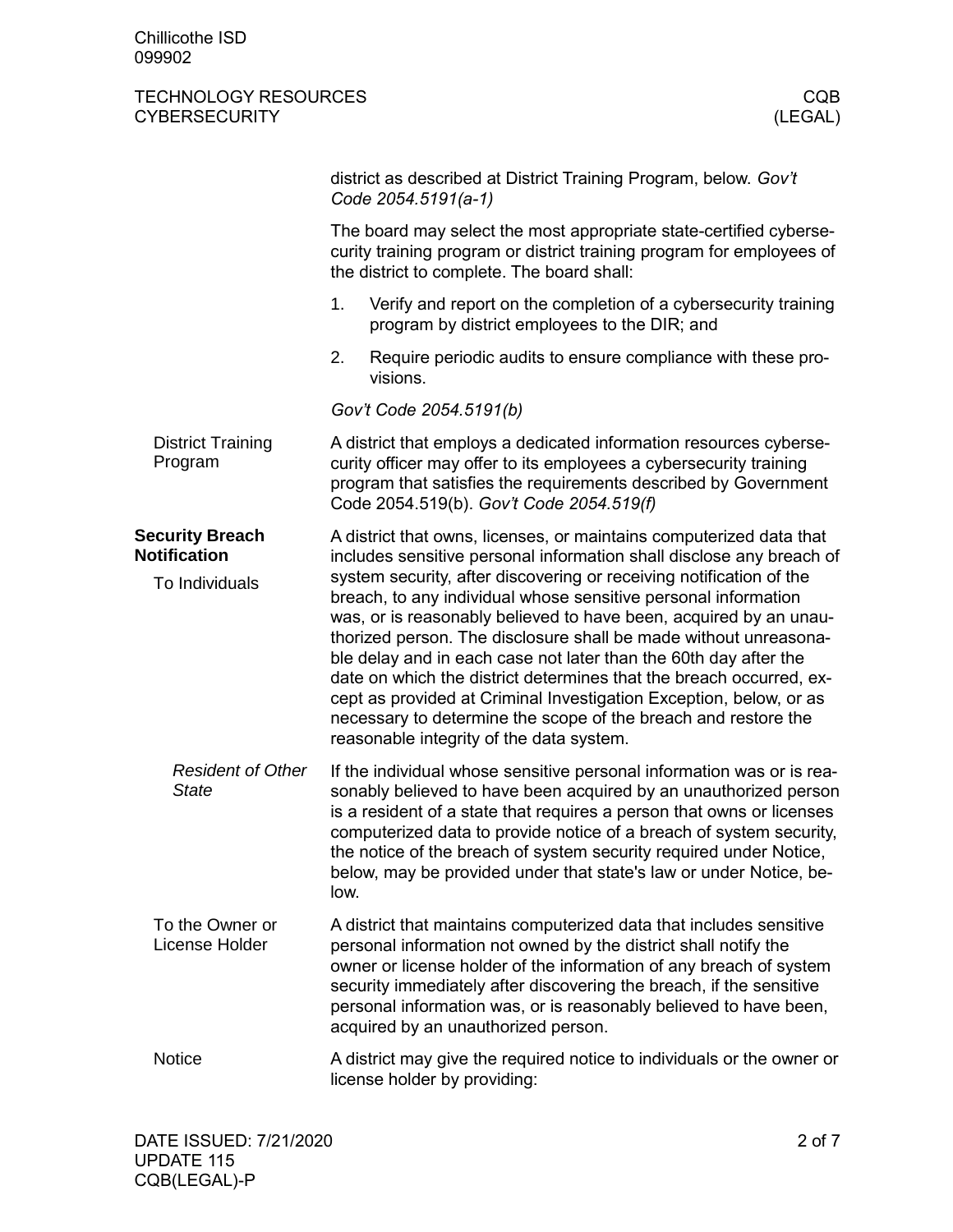|                                              | 1.                                                                                                                                                                                                                                                                                                                                                                                       |                                                                                                                                      | Written notice at the last known address of the individual;                                                                                                                                                                                                                                                                                                   |  |  |
|----------------------------------------------|------------------------------------------------------------------------------------------------------------------------------------------------------------------------------------------------------------------------------------------------------------------------------------------------------------------------------------------------------------------------------------------|--------------------------------------------------------------------------------------------------------------------------------------|---------------------------------------------------------------------------------------------------------------------------------------------------------------------------------------------------------------------------------------------------------------------------------------------------------------------------------------------------------------|--|--|
|                                              | 2.                                                                                                                                                                                                                                                                                                                                                                                       | Electronic notice, if the notice is provided in accordance with<br>15 U.S.C. Section 7001 (electronic records and signatures);<br>or |                                                                                                                                                                                                                                                                                                                                                               |  |  |
|                                              | 3.                                                                                                                                                                                                                                                                                                                                                                                       |                                                                                                                                      | If the district demonstrates that the cost of providing notice<br>would exceed \$250,000, the number of affected persons ex-<br>ceeds 500,000, or the district does not have sufficient contact<br>information, by:                                                                                                                                           |  |  |
|                                              |                                                                                                                                                                                                                                                                                                                                                                                          | a.                                                                                                                                   | Electronic mail, if the district has electronic mail ad-<br>dresses for the affected persons;                                                                                                                                                                                                                                                                 |  |  |
|                                              |                                                                                                                                                                                                                                                                                                                                                                                          | b.                                                                                                                                   | Conspicuous posting of the notice on the district's web-<br>site; or                                                                                                                                                                                                                                                                                          |  |  |
|                                              |                                                                                                                                                                                                                                                                                                                                                                                          | c.                                                                                                                                   | Notice published in or broadcast on major statewide me-<br>dia.                                                                                                                                                                                                                                                                                               |  |  |
| <b>Information</b><br><b>Security Policy</b> |                                                                                                                                                                                                                                                                                                                                                                                          |                                                                                                                                      | A district that maintains its own notification procedures as part of<br>an information security policy for the treatment of sensitive per-<br>sonal information that complies with the timing requirements for no-<br>tice described above complies with the notice requirements if the<br>district notifies affected persons in accordance with that policy. |  |  |
| To the Attorney<br>General                   | A district that is required to disclose or provide notification of a<br>breach of system security under these provisions shall notify the<br>attorney general of that breach not later than the 60th day after the<br>date on which the district determines that the breach occurred if<br>the breach involves at least 250 residents of this state. The notifi-<br>cation must include: |                                                                                                                                      |                                                                                                                                                                                                                                                                                                                                                               |  |  |
|                                              | 1.                                                                                                                                                                                                                                                                                                                                                                                       |                                                                                                                                      | A detailed description of the nature and circumstances of the<br>breach or the use of sensitive personal information acquired<br>as a result of the breach;                                                                                                                                                                                                   |  |  |
|                                              | 2.                                                                                                                                                                                                                                                                                                                                                                                       |                                                                                                                                      | The number of residents of this state affected by the breach<br>at the time of notification;                                                                                                                                                                                                                                                                  |  |  |
|                                              | 3.                                                                                                                                                                                                                                                                                                                                                                                       |                                                                                                                                      | The measures taken by the district regarding the breach;                                                                                                                                                                                                                                                                                                      |  |  |
|                                              | 4.                                                                                                                                                                                                                                                                                                                                                                                       |                                                                                                                                      | Any measures the district intends to take regarding the<br>breach after the notification described at Notice, above; and                                                                                                                                                                                                                                      |  |  |
|                                              | 5.                                                                                                                                                                                                                                                                                                                                                                                       |                                                                                                                                      | Information regarding whether law enforcement is engaged in<br>investigating the breach.                                                                                                                                                                                                                                                                      |  |  |
| To a Consumer<br><b>Reporting Agency</b>     |                                                                                                                                                                                                                                                                                                                                                                                          |                                                                                                                                      | If a district is required to notify at one time more than 10,000 per-<br>sons of a breach of system security, the district shall also notify<br>each consumer reporting agency, as defined by 15 U.S.C. 1681a,                                                                                                                                                |  |  |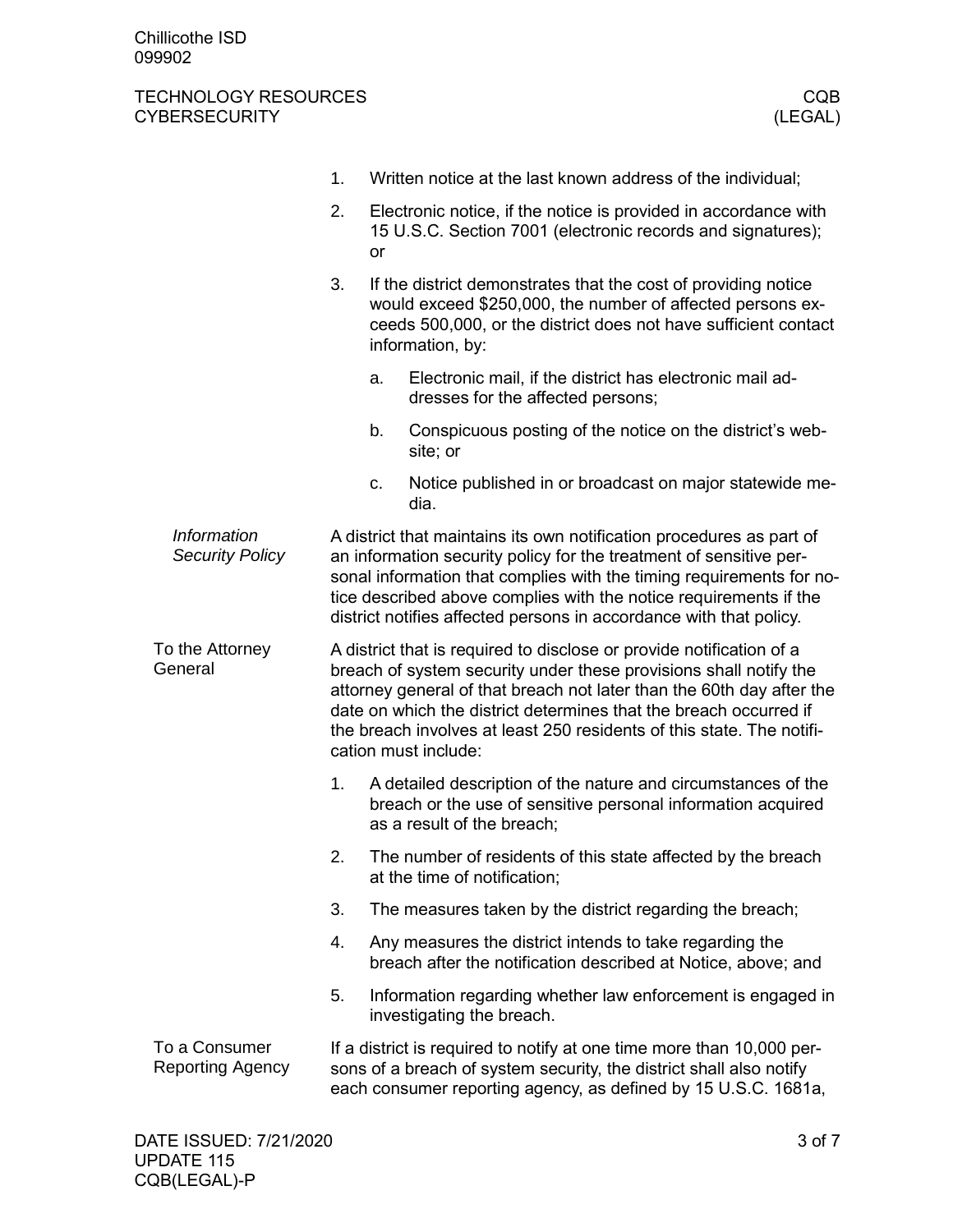|                                        |         |                | that maintains files on consumers on a nationwide basis, of the tim-<br>ing, distribution, and content of the notices. The district shall pro-<br>vide the notice without unreasonable delay.                                                                                                                                                                                                                                                                                                                                                                                                                                                                |
|----------------------------------------|---------|----------------|--------------------------------------------------------------------------------------------------------------------------------------------------------------------------------------------------------------------------------------------------------------------------------------------------------------------------------------------------------------------------------------------------------------------------------------------------------------------------------------------------------------------------------------------------------------------------------------------------------------------------------------------------------------|
| Criminal<br>Investigation<br>Exception |         |                | A district may delay providing the required notice to individuals or<br>the owner or license holder at the request of a law enforcement<br>agency that determines that the notification will impede a criminal<br>investigation. The notification shall be made as soon as the law en-<br>forcement agency determines that the notification will not compro-<br>mise the investigation.                                                                                                                                                                                                                                                                      |
|                                        | 205.010 |                | Business and Commerce Code 521.053; Local Gov't Code                                                                                                                                                                                                                                                                                                                                                                                                                                                                                                                                                                                                         |
| <b>Definitions</b>                     |         | tions apply:   | For purposes of security breach notifications, the following defini-                                                                                                                                                                                                                                                                                                                                                                                                                                                                                                                                                                                         |
| <b>Breach of System</b><br>Security    |         |                | "Breach of system security" means unauthorized acquisition of<br>computerized data that compromises the security, confidentiality, or<br>integrity of sensitive personal information maintained by a person,<br>including data that is encrypted if the person accessing the data<br>has the key required to decrypt the data. Good faith acquisition of<br>sensitive personal information by an employee or agent of the per-<br>son for the purposes of the person is not a breach of system secu-<br>rity unless the person uses or discloses the sensitive personal in-<br>formation in an unauthorized manner. Business and Commerce<br>Code 521.053(a) |
| Sensitive                              |         |                | "Sensitive personal information" means:                                                                                                                                                                                                                                                                                                                                                                                                                                                                                                                                                                                                                      |
| Personal<br><b>Information</b>         | 1.      |                | An individual's first name or first initial and last name in com-<br>bination with any one or more of the following items, if the<br>name and the items are not encrypted:                                                                                                                                                                                                                                                                                                                                                                                                                                                                                   |
|                                        |         | a.             | Social security number;                                                                                                                                                                                                                                                                                                                                                                                                                                                                                                                                                                                                                                      |
|                                        |         | b.             | Driver's license number or government-issued identifica-<br>tion number; or                                                                                                                                                                                                                                                                                                                                                                                                                                                                                                                                                                                  |
|                                        |         | C <sub>1</sub> | Account number or credit or debit card number in combi-<br>nation with any required security code, access code, or<br>password that would permit access to an individual's fi-<br>nancial account; or                                                                                                                                                                                                                                                                                                                                                                                                                                                        |
|                                        | 2.      |                | Information that identifies an individual and relates to:                                                                                                                                                                                                                                                                                                                                                                                                                                                                                                                                                                                                    |
|                                        |         | a.             | The physical or mental health or condition of the individ-<br>ual;                                                                                                                                                                                                                                                                                                                                                                                                                                                                                                                                                                                           |
|                                        |         | b.             | The provision of health care to the individual; or                                                                                                                                                                                                                                                                                                                                                                                                                                                                                                                                                                                                           |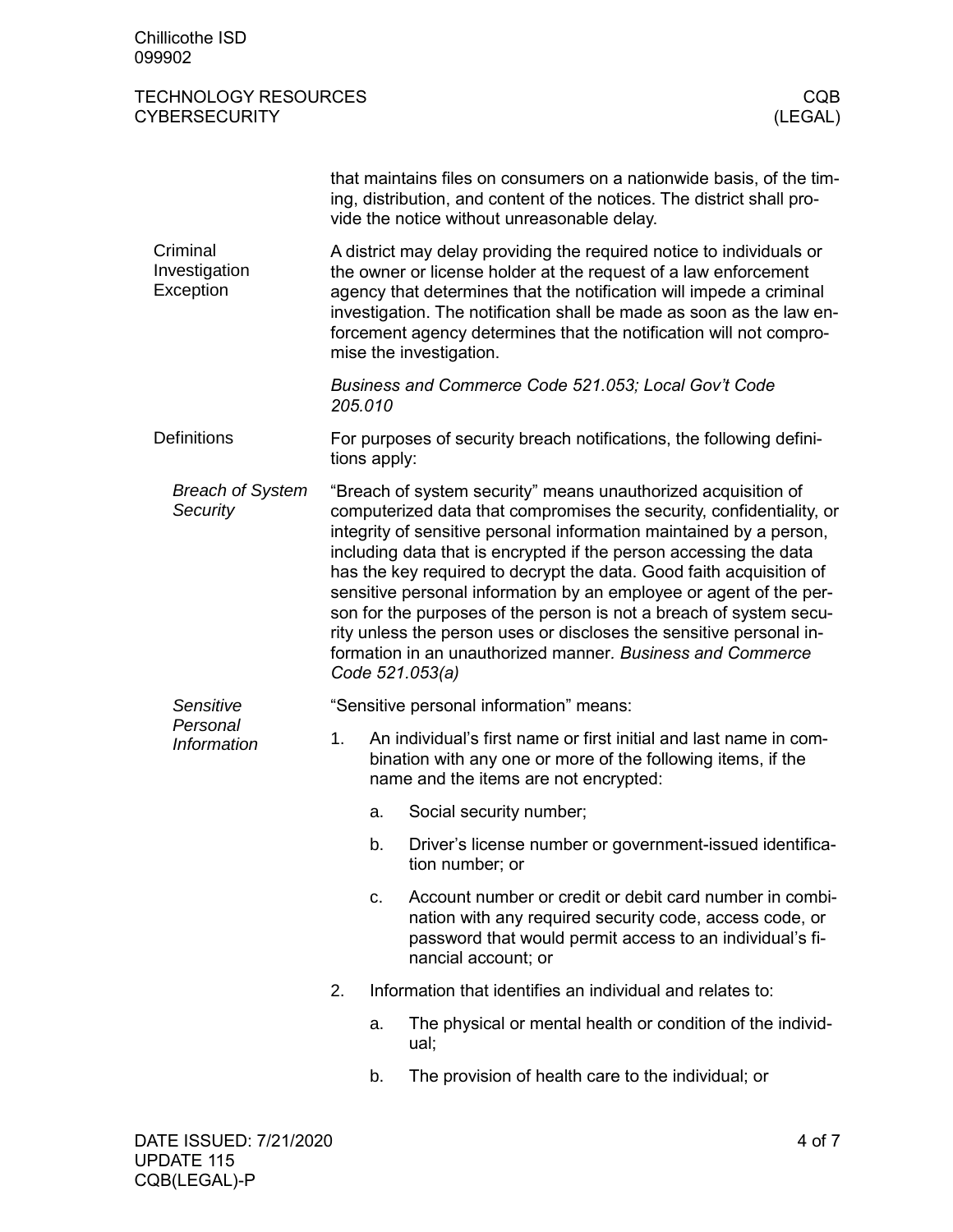|                                                           | Payment for the provision of health-care to the individ-<br>c.<br>ual.                                                                                                                                                                                                                                                                                                                                                                                                                                                                                                     |  |  |  |  |
|-----------------------------------------------------------|----------------------------------------------------------------------------------------------------------------------------------------------------------------------------------------------------------------------------------------------------------------------------------------------------------------------------------------------------------------------------------------------------------------------------------------------------------------------------------------------------------------------------------------------------------------------------|--|--|--|--|
|                                                           | "Sensitive personal information" does not include publicly available<br>information that is lawfully made available to the public from the<br>federal government or a state or local government.                                                                                                                                                                                                                                                                                                                                                                           |  |  |  |  |
|                                                           | Business and Commerce Code 521.002(a)(2), (b)                                                                                                                                                                                                                                                                                                                                                                                                                                                                                                                              |  |  |  |  |
| <b>Cybersecurity</b><br><b>Information Sharing</b><br>Act | A district may, for a cybersecurity purpose and consistent with the<br>protection of classified information, share with, or receive from, any<br>other non-federal entity or the federal government a cyber threat<br>indicator or defensive measure in accordance with the Cybersecu-<br>rity Information Sharing Act, 6 U.S.C. Subchapter I (sections 1501-<br>1510). 6 U.S.C. 1503(c)                                                                                                                                                                                   |  |  |  |  |
| Removal of<br>Personal<br>Information                     | A district sharing a cyber threat indicator pursuant to these provi-<br>sions shall, prior to sharing:                                                                                                                                                                                                                                                                                                                                                                                                                                                                     |  |  |  |  |
|                                                           | 1.<br>Review such indicator to assess whether it contains any infor-<br>mation not directly related to a cybersecurity threat that the<br>district knows at the time of sharing to be personal information<br>of a specific individual or information that identifies a specific<br>individual and remove such information; or                                                                                                                                                                                                                                             |  |  |  |  |
|                                                           | 2.<br>Implement and utilize a technical capability configured to re-<br>move any information not directly related to a cybersecurity<br>threat that the district knows at the time of sharing to be per-<br>sonal information of a specific individual or information that<br>identifies a specific individual.                                                                                                                                                                                                                                                            |  |  |  |  |
|                                                           | 6 U.S.C. 1503(d)(2)                                                                                                                                                                                                                                                                                                                                                                                                                                                                                                                                                        |  |  |  |  |
| <b>Definitions</b>                                        | For purposes of the Cybersecurity Information Sharing Act, the fol-<br>lowing definitions apply:                                                                                                                                                                                                                                                                                                                                                                                                                                                                           |  |  |  |  |
| Cybersecurity<br>Purpose                                  | "Cybersecurity purpose" means the purpose of protecting an infor-<br>mation system or information that is stored on, processed by, or<br>transiting an information system from a cybersecurity threat or se-<br>curity vulnerability. 6 U.S.C. 1501(4)                                                                                                                                                                                                                                                                                                                     |  |  |  |  |
| Cybersecurity<br><b>Threat</b>                            | "Cybersecurity threat" means an action, not protected by the First<br>Amendment to the United States Constitution, on or through an in-<br>formation system that may result in an unauthorized effort to ad-<br>versely impact the security, availability, confidentiality, or integrity of<br>an information system or information that is stored on, processed<br>by, or transiting an information system. The term does not include<br>any action that solely involves a violation of a consumer term of<br>service or a consumer licensing agreement. 6 U.S.C. 1501(5) |  |  |  |  |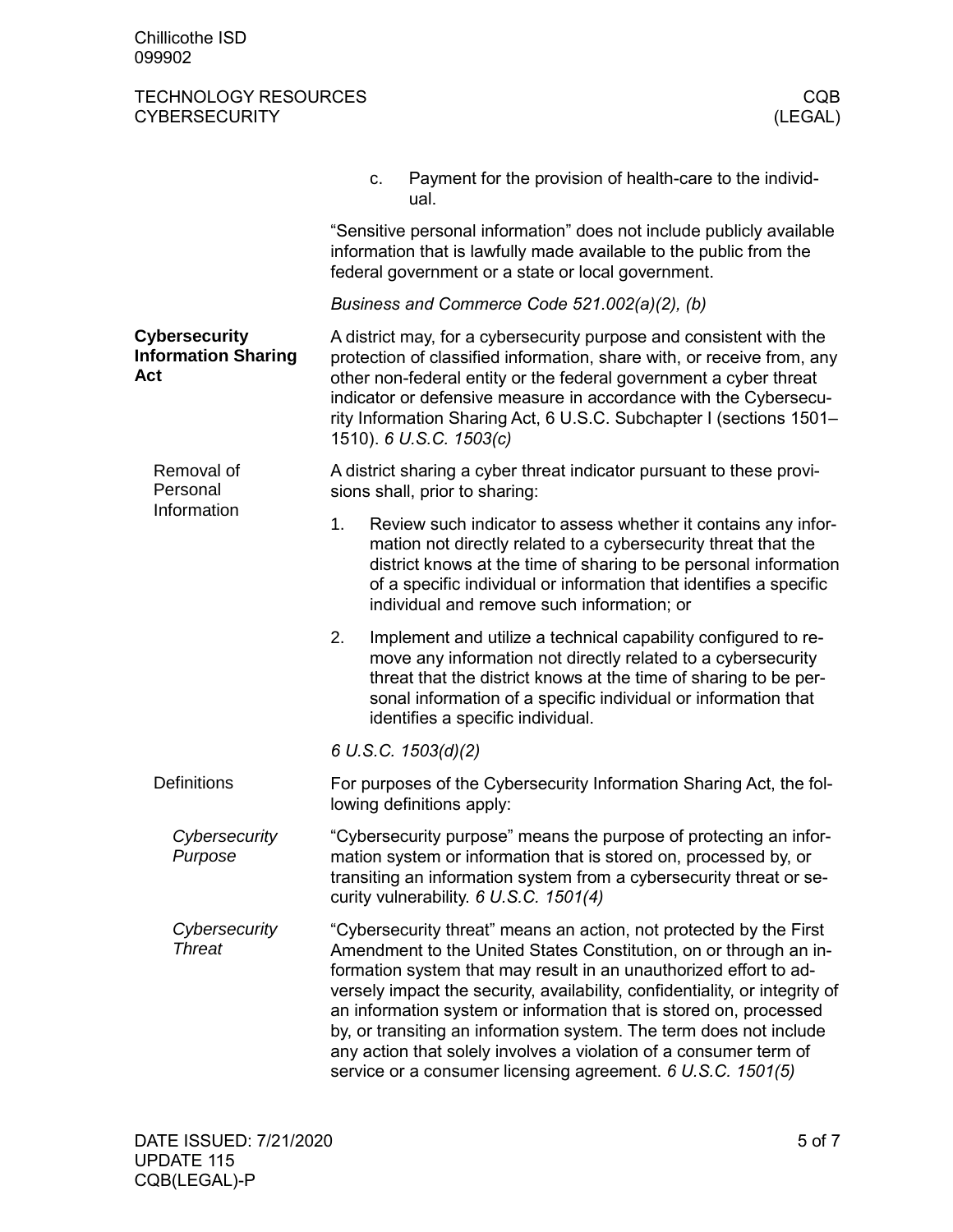| <b>Cyber Threat</b><br>Indicator    |                                                                                                                                       | "Cyber threat indicator" means information that is necessary to de-<br>scribe or identify:                                                                                                                                                                                                                                                                                                                                                                                                                                                                                                                                                                                                                                                                                                                                  |  |  |
|-------------------------------------|---------------------------------------------------------------------------------------------------------------------------------------|-----------------------------------------------------------------------------------------------------------------------------------------------------------------------------------------------------------------------------------------------------------------------------------------------------------------------------------------------------------------------------------------------------------------------------------------------------------------------------------------------------------------------------------------------------------------------------------------------------------------------------------------------------------------------------------------------------------------------------------------------------------------------------------------------------------------------------|--|--|
|                                     | 1.                                                                                                                                    | Malicious reconnaissance, as defined in 6 U.S.C. 1501(12),<br>including anomalous patterns of communications that appear<br>to be transmitted for the purpose of gathering technical infor-<br>mation related to a cybersecurity threat or security vulnerabil-<br>ity;                                                                                                                                                                                                                                                                                                                                                                                                                                                                                                                                                     |  |  |
|                                     | 2.                                                                                                                                    | A method of defeating a security control or exploitation of a<br>security vulnerability;                                                                                                                                                                                                                                                                                                                                                                                                                                                                                                                                                                                                                                                                                                                                    |  |  |
|                                     | 3.                                                                                                                                    | A security vulnerability, including anomalous activity that ap-<br>pears to indicate the existence of a security vulnerability;                                                                                                                                                                                                                                                                                                                                                                                                                                                                                                                                                                                                                                                                                             |  |  |
|                                     | 4.                                                                                                                                    | A method of causing a user with legitimate access to an infor-<br>mation system or information that is stored on, processed by,<br>or transiting an information system to unwittingly enable the<br>defeat of a security control or exploitation of a security vulner-<br>ability;                                                                                                                                                                                                                                                                                                                                                                                                                                                                                                                                          |  |  |
|                                     | 5.                                                                                                                                    | Malicious cyber command and control, as defined in 6 U.S.C.<br>1501(11);                                                                                                                                                                                                                                                                                                                                                                                                                                                                                                                                                                                                                                                                                                                                                    |  |  |
|                                     | 6.                                                                                                                                    | The actual or potential harm caused by an incident, including<br>a description of the information exfiltrated as a result of a par-<br>ticular cybersecurity threat;                                                                                                                                                                                                                                                                                                                                                                                                                                                                                                                                                                                                                                                        |  |  |
|                                     | 7.                                                                                                                                    | Any other attribute of a cybersecurity threat, if disclosure of<br>such attribute is not otherwise prohibited by law; or                                                                                                                                                                                                                                                                                                                                                                                                                                                                                                                                                                                                                                                                                                    |  |  |
|                                     | 8.                                                                                                                                    | Any combination thereof.                                                                                                                                                                                                                                                                                                                                                                                                                                                                                                                                                                                                                                                                                                                                                                                                    |  |  |
|                                     |                                                                                                                                       | 6 U.S.C. 1501(6)                                                                                                                                                                                                                                                                                                                                                                                                                                                                                                                                                                                                                                                                                                                                                                                                            |  |  |
| Defensive<br>Measure                |                                                                                                                                       | "Defensive measure" means an action, device, procedure, signa-<br>ture, technique, or other measure applied to an information system<br>or information that is stored on, processed by, or transiting an infor-<br>mation system that detects, prevents, or mitigates a known or sus-<br>pected cybersecurity threat or security vulnerability. The term does<br>not include a measure that destroys, renders unusable, provides<br>unauthorized access to, or substantially harms an information sys-<br>tem or information stored on, processed by, or transiting such infor-<br>mation system not owned by the private entity operating the meas-<br>ure or another entity that is authorized to provide consent and has<br>provided consent to that private entity for operation of such meas-<br>ure. 6 U.S.C. 1501(7) |  |  |
| <b>Information</b><br><b>System</b> | "Information system" has the meaning given the term in 44 U.S.C.<br>3502 and includes industrial control systems, such as supervisory |                                                                                                                                                                                                                                                                                                                                                                                                                                                                                                                                                                                                                                                                                                                                                                                                                             |  |  |